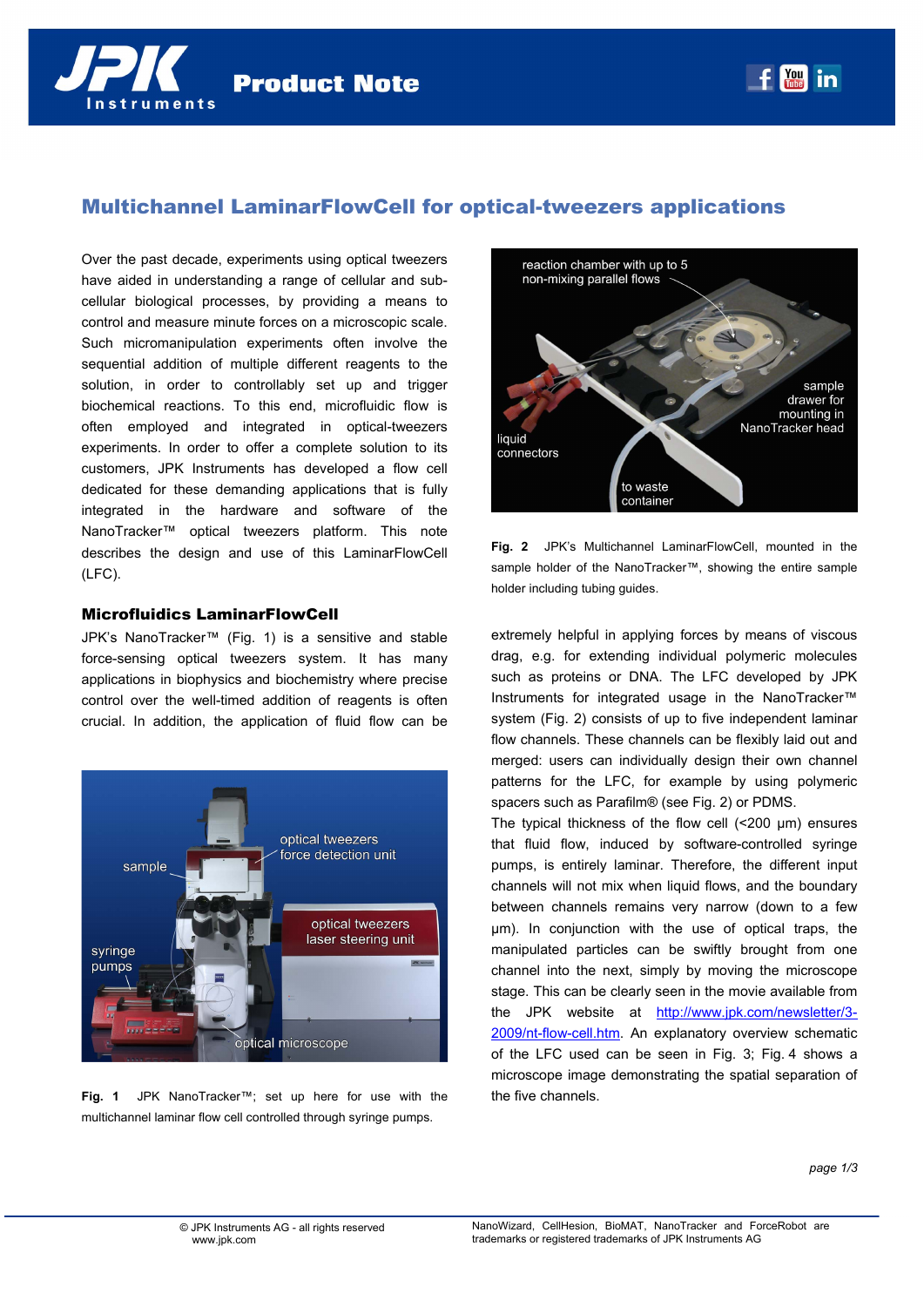nstruments



**Fig. 3** Channel configuration of 5-channel flow cell.



**Fig. 4** Overview microscope image showing the 5 channels indicated in Fig. 3. Image recorded using a 4x microscope objective. The corresponding movie can be found on the JPK website at http://www.jpk.com/newsletter/3-2009/nt-flow-cell.htm. In the image, 2-µm beads flow from left to right in two channels, both separated on either side by a channel containing only water. The total width of the five channels is around 2 mm.

## Applications

Multichannel microfluidic flow cells have found many applications in biophysics and biochemistry research. Following the first application in conjunction with optical tweezers [1], several reports have appeared that rely on such an integrated approach [2–5]. An in-depth description of the technology was published by Brewer and Bianco [6]. Most applications exploit the availability of multiple channels to rapidly yet reproducibly control the assembly of the required experimental conditions. Galletto et al. caught DNA molecules using optically trapped beads, which they subsequently loaded with fluorescent dyes and then unloaded for further experimentation [2]. Similarly, Noom et al. captured sets of DNA molecules and tested them for mechanical integrity before exposing them to socalled DNA-binding proteins [3]. Van Mameren et al. combined such measurements with sensitive fluorescence measurements, in which the multiple flow channels were used to trigger biochemical reactions by rapidly changing buffer [4] or by controllably loading different fluorescent markers onto the DNA [5].

In all these cases, the application of buffer flow was additionally required for flow-stretching DNA molecules, either to observe them directly using fluorescence, or to facilitate suspending them between two optically trapped particles.

The NanoTracker™ is the first commercially available optical tweezers platform that offers a complete solution for quantitative measurements integrating versatile manipulation, fluorescence visualization, and the sample control through microfluidics described here. JPK's vision has been to finally have optical-tweezers technology become available for scientists that prefer to spend their time on experimentation rather than instrumentation.

### Feature summary

In summary, the microfluidics LFC developed for JPK's NanoTracker™ optical tweezers platform features the following:

- Multichannel, flexible design with up to 6 inputs and/or outputs;
- Laminar (non-mixing) flow, keeping channels separated;

*page 2/3*